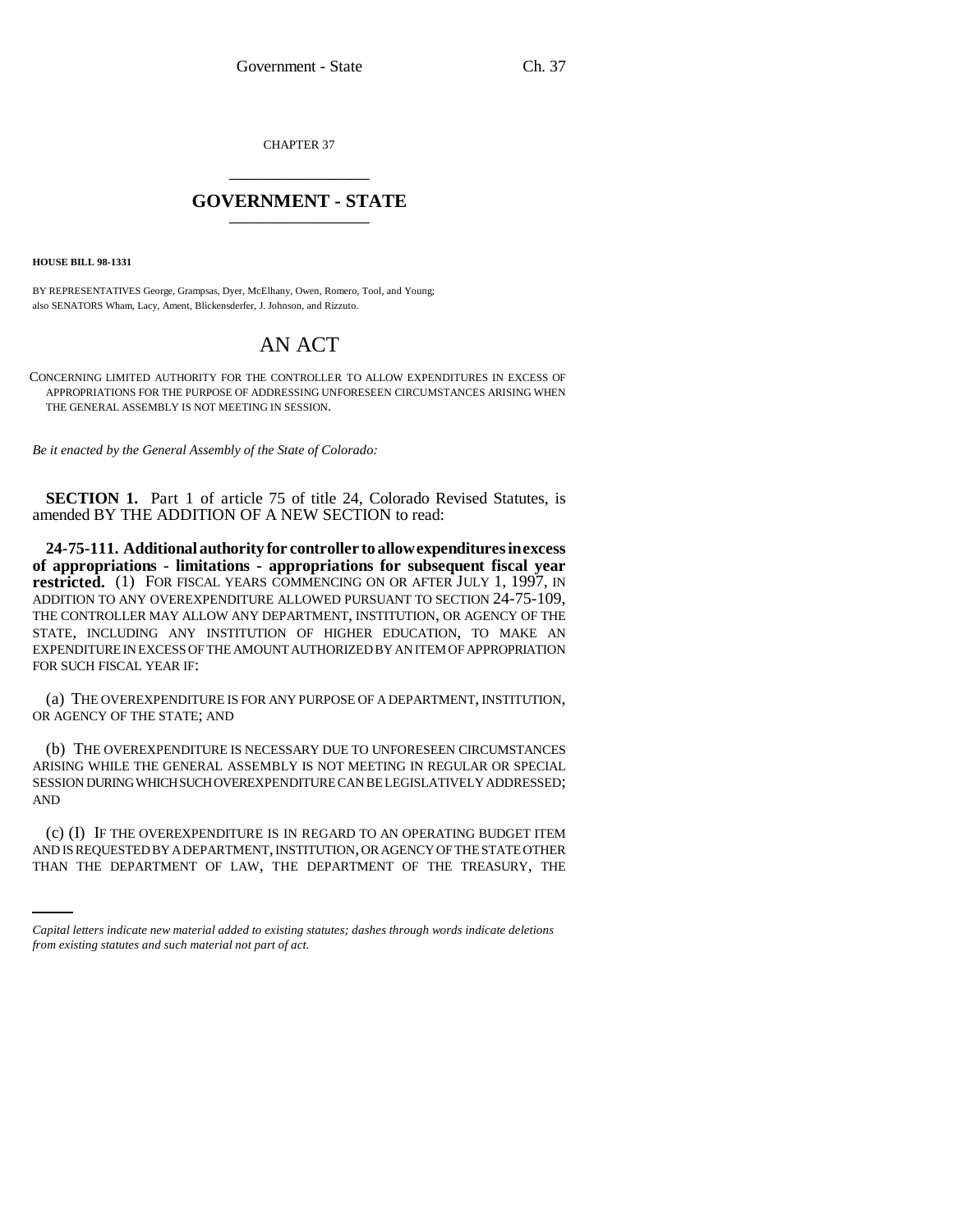DEPARTMENT OF STATE, THE JUDICIAL DEPARTMENT, OR THE LEGISLATIVE DEPARTMENT:

(A) THE REQUEST FOR THE OVEREXPENDITURE HAS BEEN SUBMITTED TO THE OFFICE OF STATE PLANNING AND BUDGETING FOR APPROVAL AND THE OFFICE OF STATE PLANNING AND BUDGETING HAS APPROVED THE OVEREXPENDITURE, IN WHOLE OR IN PART; AND

(B) UPON APPROVAL BY THE OFFICE OF STATE PLANNING AND BUDGETING, THE REQUEST FOR THE OVEREXPENDITURE HAS BEEN SUBMITTED TO THE JOINT BUDGET COMMITTEE OF THE GENERAL ASSEMBLY FOR APPROVAL; AND

(C) THE REQUEST FOR THE OVEREXPENDITURE HAS BEEN APPROVED, IN WHOLE OR IN PART, BY A MAJORITY VOTE OF THE MEMBERS OF THE JOINT BUDGET COMMITTEE AND THE CONTROLLER HAS RECEIVED WRITTEN CONFIRMATION OF SUCH APPROVAL FROM THE JOINT BUDGET COMMITTEE; OR

(II) IF THE OVEREXPENDITURE IS IN REGARD TO AN OPERATING BUDGET ITEM AND IS REQUESTED BY THE DEPARTMENT OF LAW, THE DEPARTMENT OF THE TREASURY, THE DEPARTMENT OF STATE, THE JUDICIAL DEPARTMENT, OR THE LEGISLATIVE DEPARTMENT:

(A) THE REQUEST FOR THE OVEREXPENDITURE HAS BEEN SUBMITTED TO THE JOINT BUDGET COMMITTEE OF THE GENERAL ASSEMBLY FOR APPROVAL; AND

(B) THE REQUEST FOR THE OVEREXPENDITURE HAS BEEN APPROVED, IN WHOLE OR IN PART, BY A MAJORITY VOTE OF THE MEMBERS OF THE JOINT BUDGET COMMITTEE AND THE CONTROLLER HAS RECEIVED WRITTEN CONFIRMATION OF SUCH APPROVAL FROM THE JOINT BUDGET COMMITTEE; OR

(III) IF THE OVEREXPENDITURE IS IN REGARD TO A CAPITAL CONSTRUCTION BUDGET ITEM AND IS REQUESTED BY A DEPARTMENT, INSTITUTION, OR AGENCY OF THE STATE OTHER THAN THE DEPARTMENT OF LAW, THE DEPARTMENT OF THE TREASURY, THE DEPARTMENT OF STATE, THE JUDICIAL DEPARTMENT, OR THE LEGISLATIVE DEPARTMENT:

(A) THE REQUEST FOR THE OVEREXPENDITURE HAS BEEN SUBMITTED TO THE OFFICE OF STATE PLANNING AND BUDGETING FOR APPROVAL AND THE OFFICE OF STATE PLANNING AND BUDGETING HAS APPROVED THE OVEREXPENDITURE, IN WHOLE OR IN PART; AND

(B) UPON APPROVAL BY THE OFFICE OF STATE PLANNING AND BUDGETING, THE REQUEST FOR THE OVEREXPENDITURE HAS BEEN SUBMITTED TO THE CAPITAL DEVELOPMENT COMMITTEE OF THE GENERAL ASSEMBLY FOR CONSIDERATION; AND

(C) UPON THE ISSUANCE OF A WRITTEN RECOMMENDATION REGARDING THE OVEREXPENDITURE BY THE CAPITAL DEVELOPMENT COMMITTEE, THE REQUEST FOR THE OVEREXPENDITURE HAS BEEN SUBMITTED TO THE JOINT BUDGET COMMITTEE OF THE GENERAL ASSEMBLY FOR APPROVAL; AND

(D) THE REQUEST FOR THE OVEREXPENDITURE HAS BEEN APPROVED, IN WHOLE OR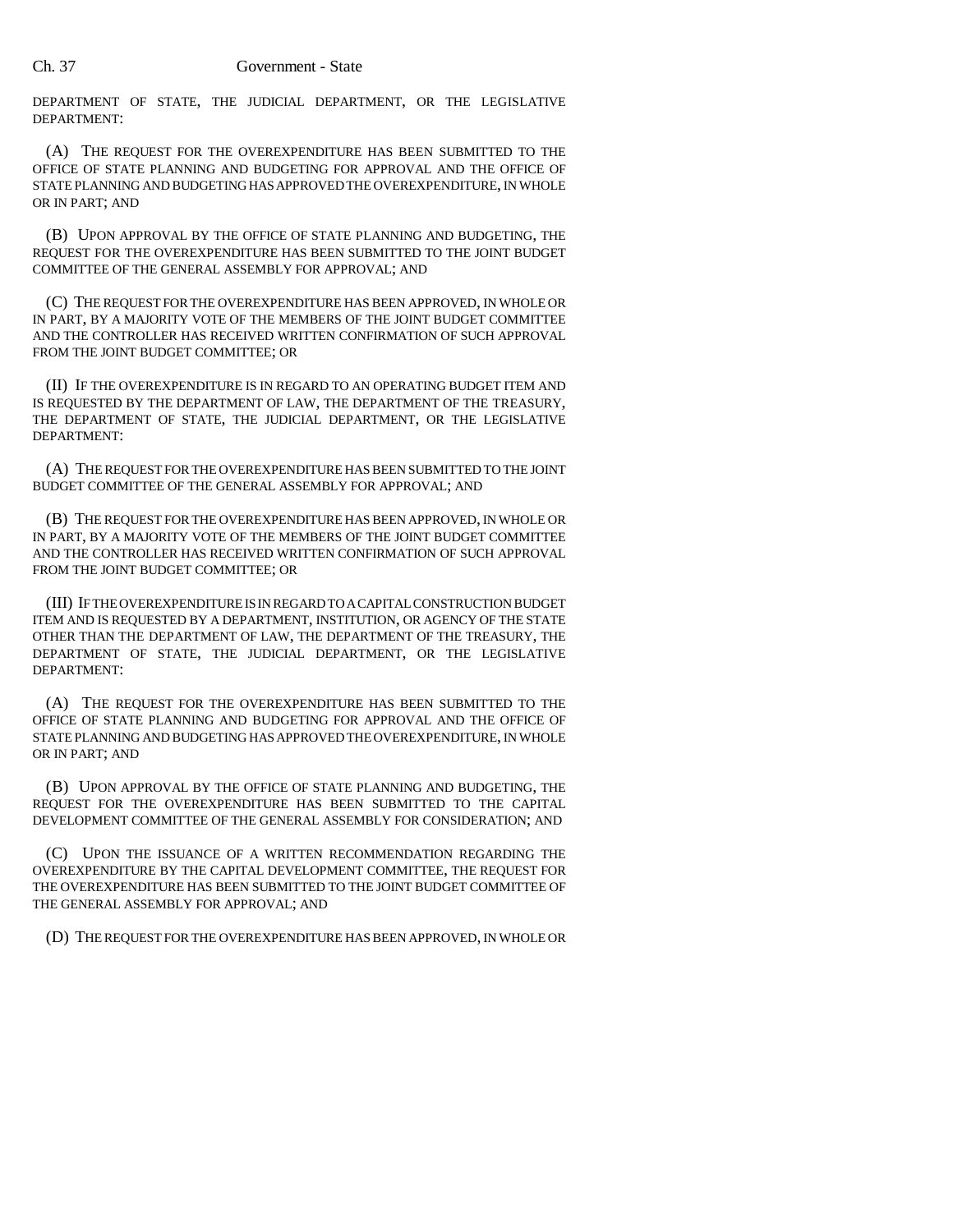IN PART, BY A MAJORITY VOTE OF THE MEMBERS OF THE JOINT BUDGET COMMITTEE AND THE CONTROLLER HAS RECEIVED WRITTEN CONFIRMATION OF SUCH APPROVAL FROM THE JOINT BUDGET COMMITTEE; OR

(IV) IF THE OVEREXPENDITURE IS IN REGARD TO A CAPITAL CONSTRUCTION BUDGET ITEM AND IS REQUESTED BY THE DEPARTMENT OF LAW, THE DEPARTMENT OF THE TREASURY, THE DEPARTMENT OF STATE, THE JUDICIAL DEPARTMENT, OR THE LEGISLATIVE DEPARTMENT:

(A) THE REQUEST FOR THE OVEREXPENDITURE HAS BEEN SUBMITTED TO THE CAPITAL DEVELOPMENT COMMITTEE OF THE GENERAL ASSEMBLY FOR CONSIDERATION; AND

(B) UPON THE ISSUANCE OF A WRITTEN RECOMMENDATION REGARDING THE OVEREXPENDITURE BY THE CAPITAL DEVELOPMENT COMMITTEE, THE REQUEST FOR THE OVEREXPENDITURE HAS BEEN SUBMITTED TO THE JOINT BUDGET COMMITTEE OF THE GENERAL ASSEMBLY FOR APPROVAL; AND

(C) THE REQUEST FOR THE OVEREXPENDITURE HAS BEEN APPROVED, IN WHOLE OR IN PART, BY A MAJORITY VOTE OF THE MEMBERS OF THE JOINT BUDGET COMMITTEE AND THE CONTROLLER HAS RECEIVED WRITTEN CONFIRMATION OF SUCH APPROVAL FROM THE JOINT BUDGET COMMITTEE.

(2) ANY DEPARTMENT, INSTITUTION, OR AGENCY OF THE STATE REQUESTING AN OVEREXPENDITURE PURSUANT TO SUBSECTION (1) OF THIS SECTION SHALL MAKE THE REQUEST IN SUCH FORM AND SHALL INCLUDE IN THE REQUEST SUCH INFORMATION AS MAY BE REQUIRED BY THE OFFICE OF STATE PLANNING AND BUDGETING, THE CAPITAL DEVELOPMENT COMMITTEE, AND THE JOINT BUDGET COMMITTEE, AS APPLICABLE.

(3) OVEREXPENDITURES ALLOWED PURSUANT TO SUBSECTION (1) OF THIS SECTION SHALL BE SUBJECT TO THE FOLLOWING REQUIREMENTS:

(a) OVEREXPENDITURES SHALL BE CONSISTENT WITH ALL STATUTORY PROVISIONS APPLICABLE TO THE PROGRAM, FUNCTION, OR PURPOSE FOR WHICH THE OVEREXPENDITURE IS MADE, INCLUDING THE PROVISIONS OF APPROPRIATION ACTS.

(b) NO OVEREXPENDITURE SHALL BE ALLOWED IN EXCESS OF THE UNENCUMBERED BALANCE OF THE FUND FROM WHICH THE OVEREXPENDITURE IS MADE AS OF THE DATE OF THE OVEREXPENDITURE.

(4) (a) FOR ANY OVEREXPENDITURE ALLOWED BY THE CONTROLLER IN ACCORDANCE WITH SUBSECTION (1) OF THIS SECTION THAT IS IN REGARD TO AN OPERATING BUDGET ITEM, THE CONTROLLER SHALL RESTRICT, IN AN AMOUNT EQUAL TO SAID OVEREXPENDITURE, THE CORRESPONDING ITEM OR ITEMS OF APPROPRIATION THAT ARE MADE IN THE GENERAL APPROPRIATION ACT FOR THE FISCAL YEAR FOLLOWING THE FISCAL YEAR FOR WHICH THE OVEREXPENDITURE IS ALLOWED. FOR THE PURPOSES OF DETERMINING SUCH CORRESPONDING ITEM OR ITEMS OF APPROPRIATION, THE CONTROLLER SHALL CONSIDER, IN ORDER OF IMPORTANCE, THE FUND FROM WHICH THE OVEREXPENDITURE WAS ALLOWED, THE DEPARTMENT, INSTITUTION, OR AGENCY THAT WAS ALLOWED TO MAKE THE OVEREXPENDITURE, AND THE PURPOSE FOR WHICH THE OVEREXPENDITURE WAS ALLOWED.